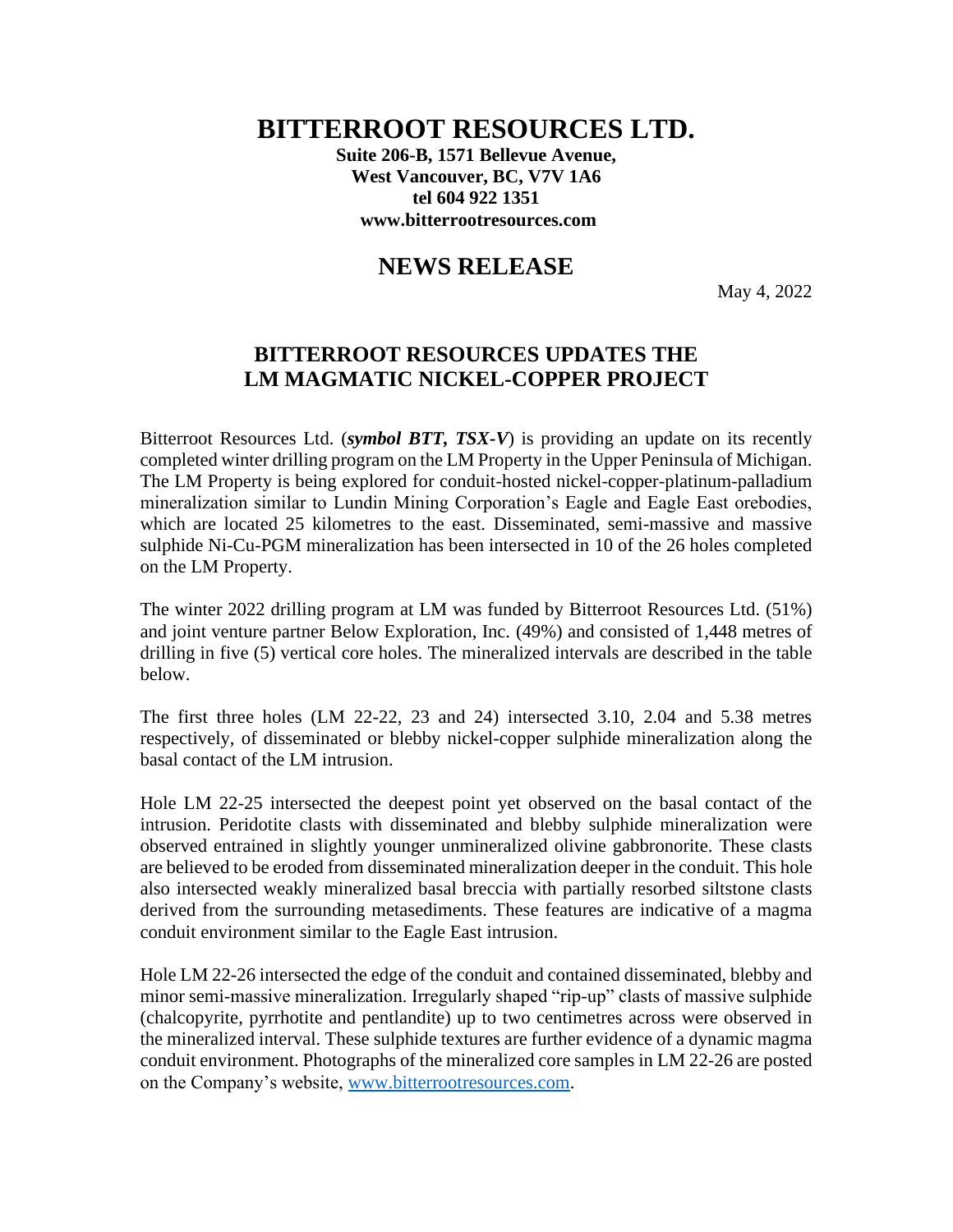The down-plunge extent of the conduit and two other nearby magnetic targets are planned to be targeted following the completion of additional land acquisition activities.

| Hole #          | <b>From</b><br>(m) | To<br>(m)        | <b>Interval</b><br>(m) | <b>Nickel</b><br>(%) | Copper<br>(%) | $Au + PGM$<br>(g/tonne) | <b>Type</b>                                                   |
|-----------------|--------------------|------------------|------------------------|----------------------|---------------|-------------------------|---------------------------------------------------------------|
| LM 20-01        | 253.80             | 259.10           | 5.30                   | 0.58                 | 0.62          | 0.33                    | disseminated                                                  |
| LM 21-07        | 270.07             | 273.00           | 2.93                   | 0.78                 | 0.83          | 0.25                    | disseminated                                                  |
| and             | 273.00             | 273.75           | 0.75                   | 5.16                 | 1.18          | 0.82                    | semi-massive                                                  |
| LM 21-10        | 260.50             | 262.75           | 2.25                   | 0.78                 | 0.80          | 0.40                    | disseminated                                                  |
| and             | 262.75             | 262.94           | 0.19                   | 2.74                 | 0.43          | 0.37                    | semi-massive                                                  |
| LM 21-13        | 247.68             | 250.36           | 2.68                   | 0.33                 | 0.38          | 0.10                    | disseminated                                                  |
| and             | 250.36             | 250.75           | 0.39                   | 1.81                 | 0.51          | 0.52                    | semi-massive                                                  |
| LM 21-14        | 235.79             | 236.06           | 0.27                   | 1.96                 | 0.01          | 0.01                    | semi-massive                                                  |
| and             | 236.06             | 236.86           | 0.80                   | 4.81                 | 0.78          | 0.25                    | massive                                                       |
| LM 22-22        | 256.27             | 258.86           | 2.59                   | 0.55                 | 0.48          | 0.24                    | disseminated                                                  |
| and             | 258.86             | 259.37           | 0.51                   | 1.33                 | 3.68          | 0.41                    | semi-massive                                                  |
| LM 22-23        | 258.32             | 260.36           | 2.04                   | 0.08                 | 0.08          | 0.03                    | disseminated                                                  |
| LM 22-24        | 240.40             | 245.78           | 5.38                   | 0.28                 | 0.42          | 0.05                    | disseminated                                                  |
| LM 22-25        | 163.20             | 165.15           | 1.95                   | 0.09                 | 0.08          | 0.02                    | <b>Disseminated</b><br>and blebby, in<br>peridotite<br>clasts |
| and             | 190.80             | 192.05           | 1.25                   | 0.13                 | 0.27          | 0.11                    | trace to<br>disseminated                                      |
| and             | 318.09             | 323.09           | 5.00                   | 0.02                 | 0.02          | 0.01                    | sparse blebs                                                  |
| LM 22-26<br>and | 232.19<br>234.16   | 234.16<br>235.16 | 1.97<br>1.00           | 0.10<br>0.33         | 0.11<br>0.35  | 0.02<br>0.10            | disseminated<br>blebby                                        |
| and             | 235.16             | 235.52           | 0.36                   | 1.23                 | 0.75          | 0.13                    | blebby and<br>semi-massive                                    |

## *LM Project - Summary of Sulphide-Mineralized Intervals*